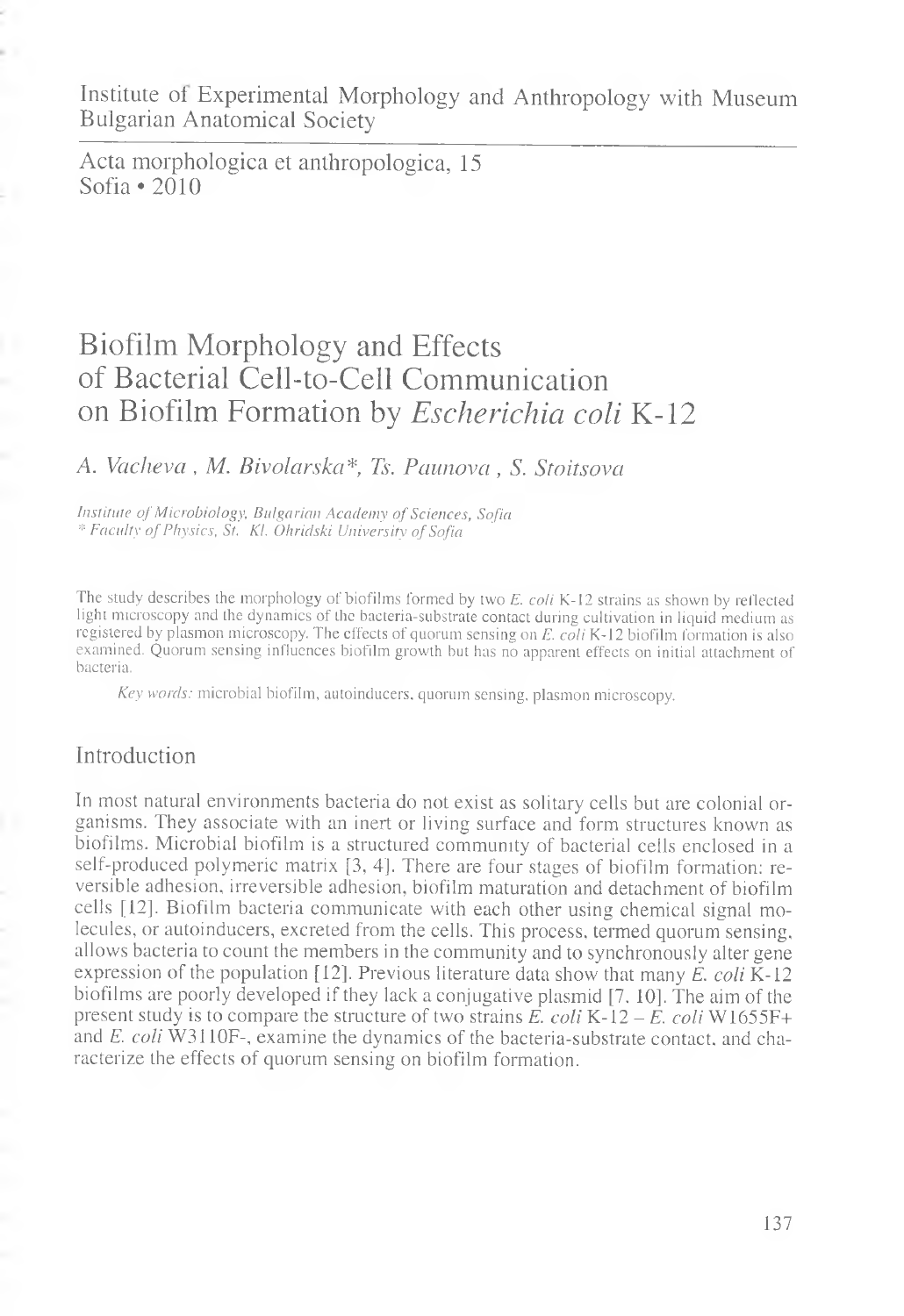

Fig. 1. Scheme of the plasmon microscope with the water chamber

# Materials and Methods

For examination of morphology, biofilms were cultivated for 24h on glass slides covered with methyl metacrilate. The observations of native hydrated biofilms were done on a light microscope with reflected light. To examine cell contact with the substratum, we used an optical plasmon sensor [2], supplied with a specially constructed cell (Fig. 1.) for real-time observation in a liquid medium. The sample slide was covered with bacterial suspension, incubated for 20 min. and washed in sterile saline prior to closing of the cell filled with M63 medium [9]. The laser beam was fixed in definite position, and serial photographs were taken at 5 min intervals.

The strains of *E. coli* K-12 used in this study were *E. coli* W1655 F+ and *E. coli* W3110 F-. The biofilm formation assay was done in 96-well microtitre plates, following two protocols. In the first experimental series 10 ml of the overnight bacterial cultures in TSB were suspended in 100 ml of M63 medium with addition of sterile supernatants of *E. coli* and *Yersinia enterocolitica,* used as sources of quorum sensing. M63 medium was supplemented with the supernatants in proportions 5:1, 5.5:0.5 and 5.8:0.2. The plates were incubated for 24h at 20°C. The planktonic cells were washed. The adherent bacteria were coloured with 0.1 *%* water solution of crystal violet, solubilized in 75 *%* ethanol and the absorbance at 620 nm was determinated by ELISA reader.

In another experiment 100 ml of the overnight bacterial cultures were placed in the wells. Quorum sensing was added to reach the concentrations described above. Cells were left to adhere for 4h at 20°C. The non-adherent cells were removed, wells were gently washed, and 120 ml of pure M63 medium were placed in each well. The plates were incubated for 24 h at 20°C.

# Results and Discussion

*Morphology of E. coli K-12 in relation with the F plasmid.* We first compared biofilm morphology of two *E. coli* K-12 strains: one F+ and another - F-. Within the 24h interval tested, the F+ strain formed thick, well-structured biofilm with well-expressed cellular masses interposed by channel-like structures (Fig. 2A). The F-strain was loosely adherent, forming thin cellular filaments organised in fractal-like pattern (Fig. 2B). This supports previous observations on the role of the F plasmid in biofilm formation [7, 10]. Reflected light microscopy to this moment had only limited application in biofilm examination [8]. One very important advantage of this is simplicity of use. and the possibility to examine morphology of the biofilm in its native hydrated state.

*Plasmon microscopy.* The setup we used for surface plasmon microscopy is shown in Fig. 1. The p-polarized beam from a  $He - Ne$  laser falls onto the sample through a glass prism (index of refraction  $n=1.78$ ). The sample consisted of 45-nm Au layer evaporated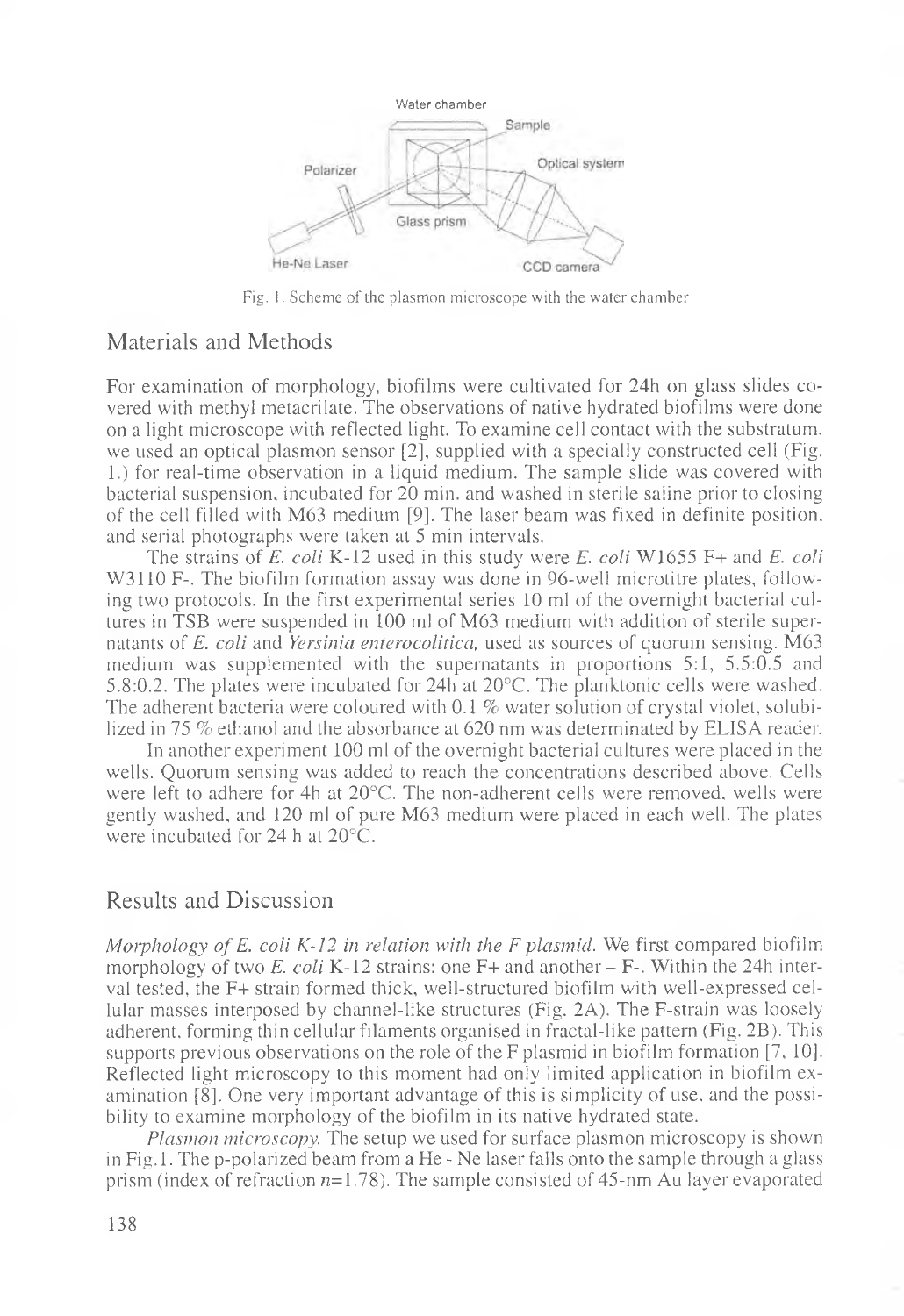

Fig. 2. Reflected light microscopy images of 4h biofilms of (A) *E. coli* K-12  $W1655F+$  and (B)  $E.$  *coli* W3110F-. Scale bar = 20 um

on a cover glass  $(n=1.78)$  and covered with 780-nm PMMA. A 2-nm Cr layer was deposited before the Au to increase the adhesion of the gold layer. The sample was in contact with a water chamber. The optical contact between the glass prism and the sample was realized using a special immersion liquid. The sample surface was imaged onto the CCD camera by an imaging system. The plasmon sensor used is constructed so that it can visualize objects as small as  $1\mu$ m [2] which exceeds previous applications of plasmon microscopy that allowed observation of large cells, e.g. neurons [6].

Strain *E. coli* W1655F+ which forms pronounced biofilms was used. Only after a short contact with the polymer substratum, numerous bacteria were attached to the slide. The illustrations (Fig. 3 A-C) show changes in cell density and distribution on a fixed point of the sample, and describe a dynamic cell-substrate interaction.



Fig. 3. Changes in the number and the position E. coli K-12 W1655F+ cells that are in a close Contact with the substrate. Pictures taken with optical plasmon sensor in a fixed position of the laser beam at 30 min intervals. Scale bar  $= 1 \mu m$ 



Fig. 4. Effect of QS K-12 and QS Y on the adhesion and the growth of 24h *E. coli* K-12 W1655F+ biofilm formation. Addition of 48h sterile supernatants